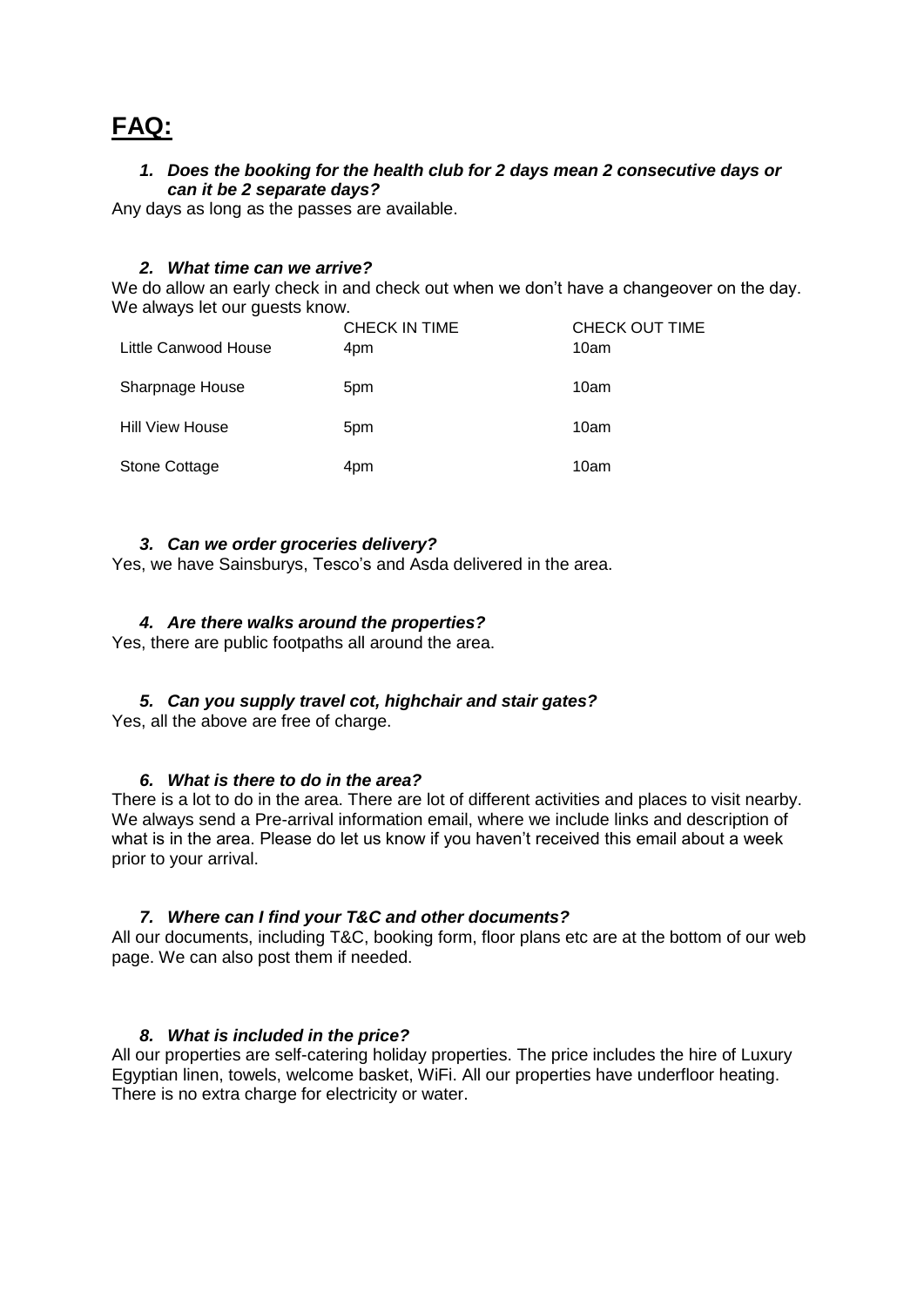#### *9. Do you allow dogs to stay?*

We do allow a well-behaved dog to stay at a small charge. We ask owners to keep the dog off furniture and in the kitchen area/ hallway area only as we have carpets and rugs in the rest of the property. We do not allow dogs upstairs or in the bedrooms. We do ask for a Returnable Security Deposit.

| Little Canwood House   | DOG CHARGE<br>£40 per dog per<br>stay |
|------------------------|---------------------------------------|
| Sharpnage House        | £50 per dog per<br>stay               |
| <b>Hill View House</b> | £50 per dog per<br>stay               |
| Stone Cottage          | £30 per dog per<br>stav               |

# *10. What is supplied in the property?*

Each property has a very well-equipped kitchen. Cutlery, crockery, cooking utensils, glasses, cups, mugs, tea towels, washing up liquid, dishwasher tablets, washing tablets etc. The equipment is checked at each changeover. There is salt, pepper, sugar, tea and coffee at each property. Each property has a coffee machine so our guests can bring their favourite pods.

Where there is a log burner, logs are provided.

Each bedroom has a hair dryer. Hand soap and toilet paper is provided in each bathroom.

| Little Canwood House   | <b>TYPE OF COFFEE MACHINE</b><br>Tassimo | <b>PARKING</b><br><b>YES</b> | Wood burner<br>YES             |
|------------------------|------------------------------------------|------------------------------|--------------------------------|
| Sharpnage House        | <b>Nespresso</b>                         | <b>YES</b>                   | <b>YES</b>                     |
| <b>Hill View House</b> | Tassimo                                  | <b>YES</b>                   | <b>GAS</b><br><b>FIREPLACE</b> |
| <b>Stone Cottage</b>   | Tassimo                                  | YES                          | <b>GAS</b><br><b>FIREPLACE</b> |

#### *11. Does the property have WiFi?*

Yes, each property has fibre optic broadband.

#### *12. Do you offer travel insurance?*

No, we are not able to offer travel insurance, but we do advise guests to take one out.